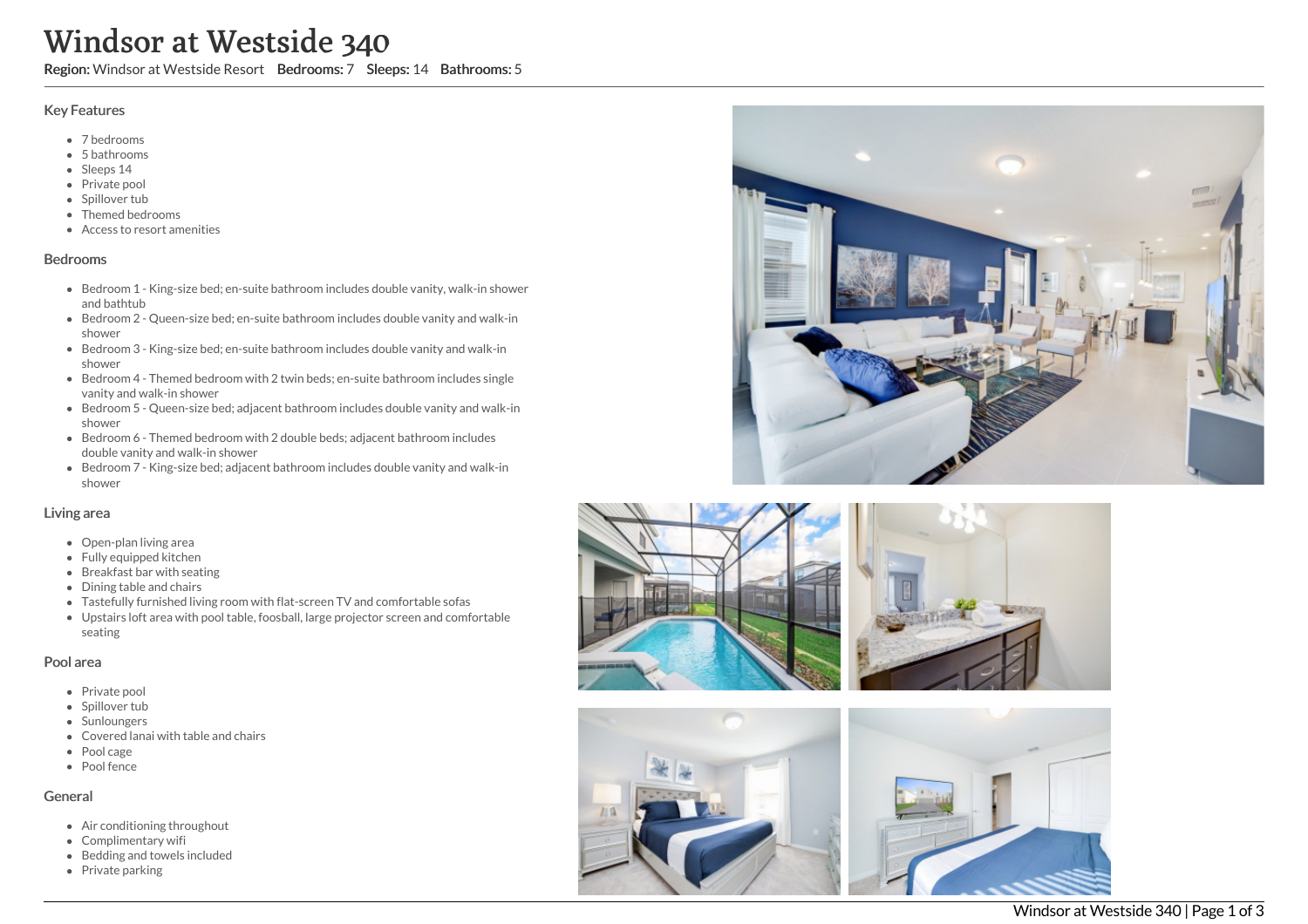#### Laundry room

- Washer and dryer
- Iron and ironing board

## Children's equipment available for hire

- Crib
- Stroller
- $\bullet$  High chair
- Pack and play

# Resort facilities

The prestigious Windsor at Westside community is conveniently located just a few miles from all of the top Orlando attractions including Disney World, Universal Studios and SeaWorld. Guests at this resort will benefit from full access to an extensive range of on-site amenities including an olympic-size swimming pool with a lazy river and a spacious sundeck; kids will enjoy the toddler pool and the splash fountains, whilst the adults can relax on the poolside beach. For a more active holiday, there is a games room, a fitness suite and multiple sports courts. After a busy day at the parks, guests can relax at the movie theater, have a drink at the clubhouse or visit the vast selection of on-site restaurants, shops and entertainment facilities.

## Places of interest

- Airport 30 miles
- Shopping (Disney Springs) 12 miles
- Disney World 8 miles
- Seaworld 17 miles
- Universal Studios 21.5 miles
- Legoland 30 miles
- Beaches (Cocoa Beach) 76 miles